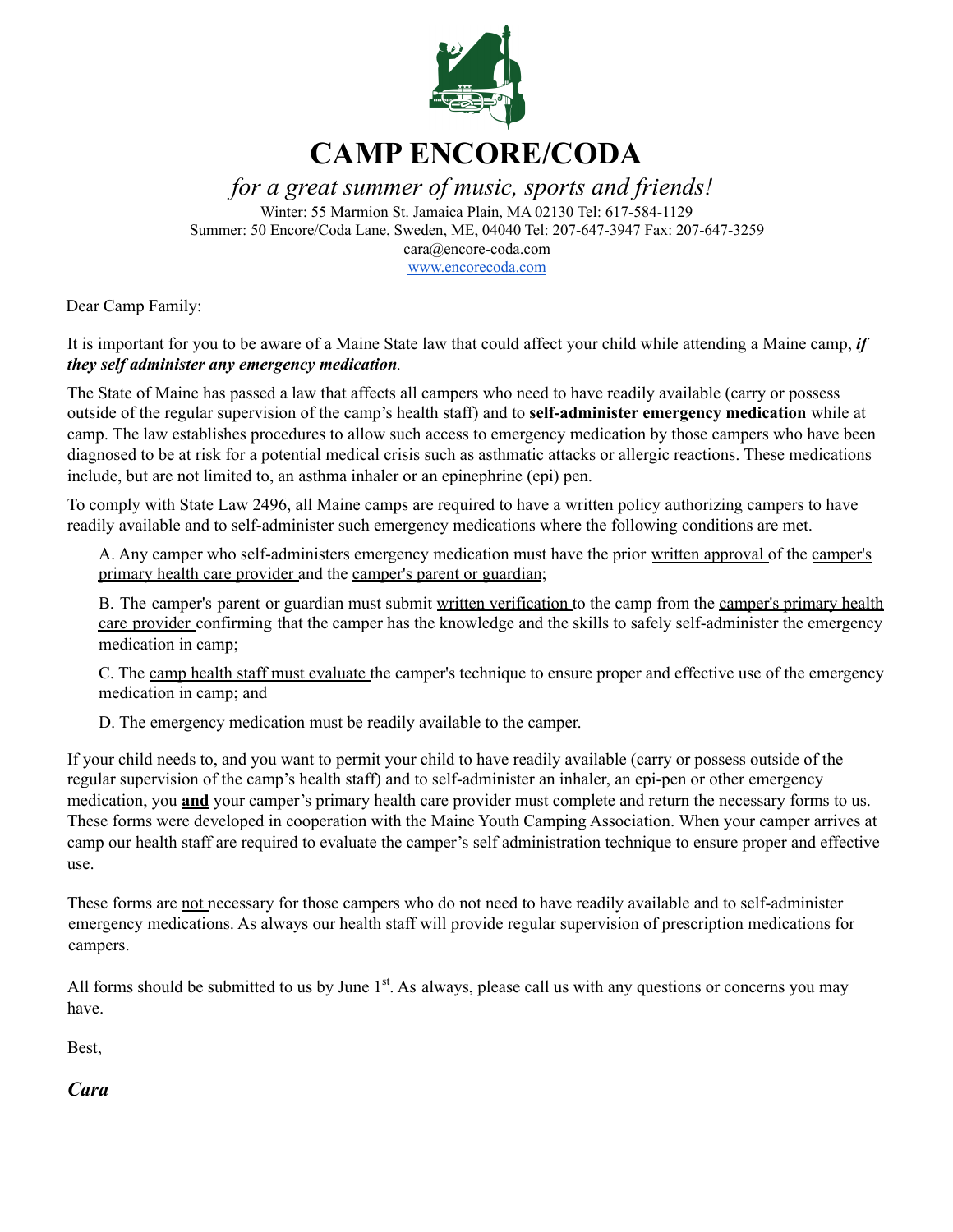

*for a great summer of music, sports and friends!*

Winter: 55 Marmion St. Jamaica Plain, MA 02130 Tel: 617-584-1129 Summer: 50 Encore/Coda Lane, Sweden, ME, 04040 Tel: 207-647-3947 Fax: 207-647-3259 cara@encore-coda.com www.encorecoda.com

#### **POLICY FOR SELF ADMINISTRATION OF EMERGENCY MEDICATIONS BY CAMPERS**

Campers are permitted to have readily available (carry or possess outside of the regular supervision of the camp's health staff) and to self-administer emergency medications only where the following conditions are met.

A. Any camper who self-administers emergency medication must have the prior written approval of the camper's primary health care provider and the camper's parent or guardian;

B. The camper's parent or guardian must submit written verification to the camp from the camper's primary health care provider confirming that the camper has the knowledge and the skills to safely self-administer the emergency medication in camp; and

C. The camp health staff must evaluate the camper's technique to ensure proper and effective use of the emergency medication in camp.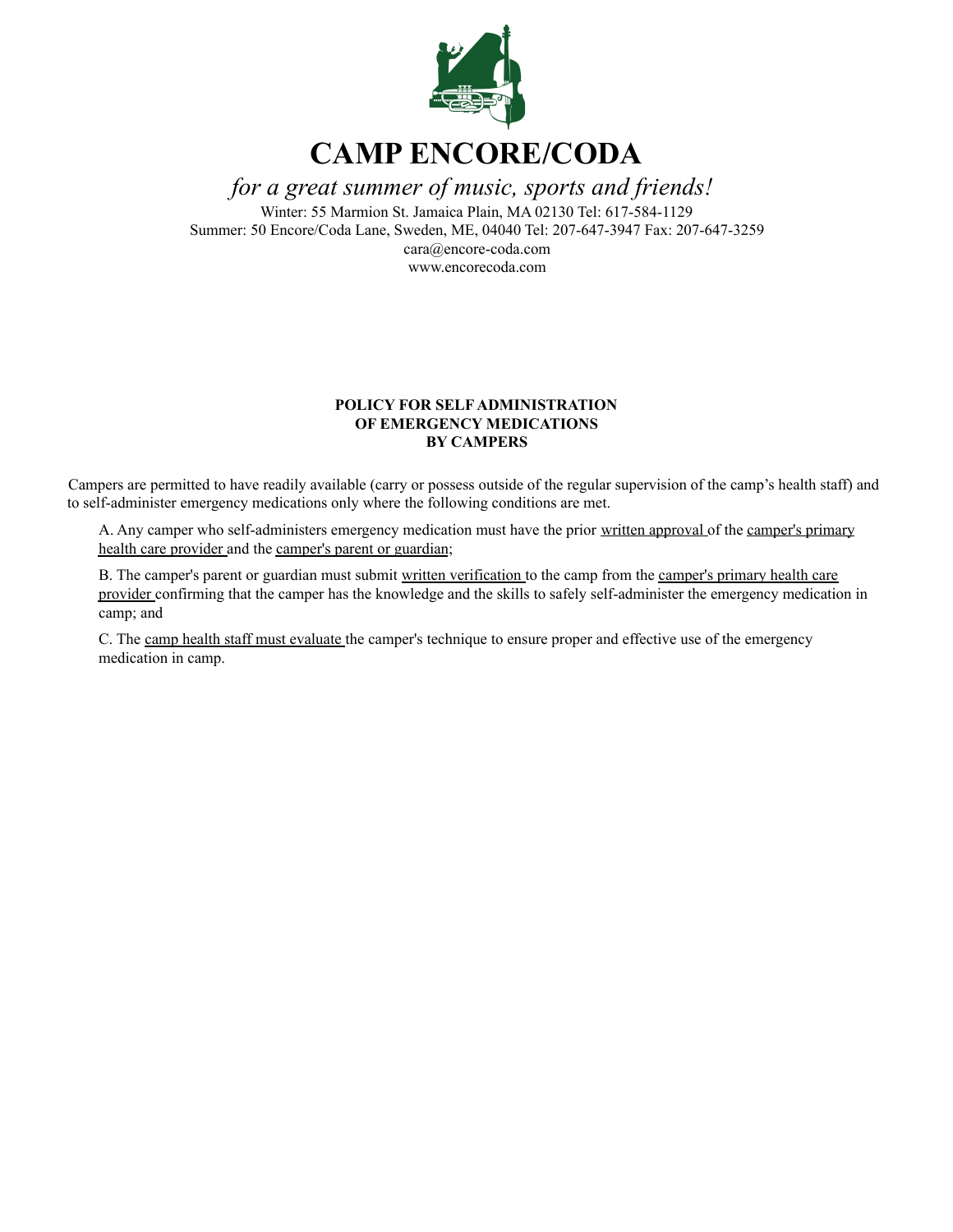

*for a great summer of music, sports and friends!*

Winter: 55 Marmion St. Jamaica Plain, MA 02130 Tel: 617-584-1129 Summer: 50 Encore/Coda Lane, Sweden, ME, 04040 Tel: 207-647-3947 Fax: 207-647-3259 cara@encore-coda.com

[www.encorecoda.com](http://www.encorecoda.com)

### PRIMARY HEALTH CARE PROVIDER FORM **APPROVAL FOR SELF-ADMINISTERED EMERGENCY MEDICATION**

As the primary health care provider for

(camper name)

during their time at camp, the above listed camper is permitted to have readily available (carry or possess outside of the regular supervision of the camp's health staff) and self-administer as medically necessary: (Circle all that apply or list other emergency self-medication device.)

a. Asthma Inhaler

b. Epinephrine Pen

c. Other (please list)

I have read the State of Maine Law below, and confirm that the camper has the knowledge and the skills to have readily available and safely self-administer the indicated emergency medication in camp.

 $\mathcal{L}_\text{max}$  , and the contract of the contract of the contract of the contract of the contract of the contract of the contract of the contract of the contract of the contract of the contract of the contract of the contr

Primary Healthcare Provider signature Date

Summary of Maine Law on Self Administration of Emergency Medications

**Recreational camps for children; emergency medication.** A recreational camp for children must have a written policy authorizing campers to self-administer emergency medication, including, but not limited to, an asthma inhaler or an epinephrine pen. The written policy must include the following requirements:

A. A camper who self-administers emergency medication must have the prior written approval of the camper's primary health care provider and the camper's parent or guardian;

B. The camper's parent or guardian must submit written verification to the camp from the camper's primary health care provider confirming that the camper has the knowledge and the skills to safely self-administer the emergency medication in camp;

C. The camp health staff must evaluate the camper's technique to ensure proper and effective use of the emergency medication in camp; and

D. The emergency medication must be readily available to the camper.

The full statute may be viewed at:

http://janus.state.me.us/legis/statutes/22/title22sec2496.html